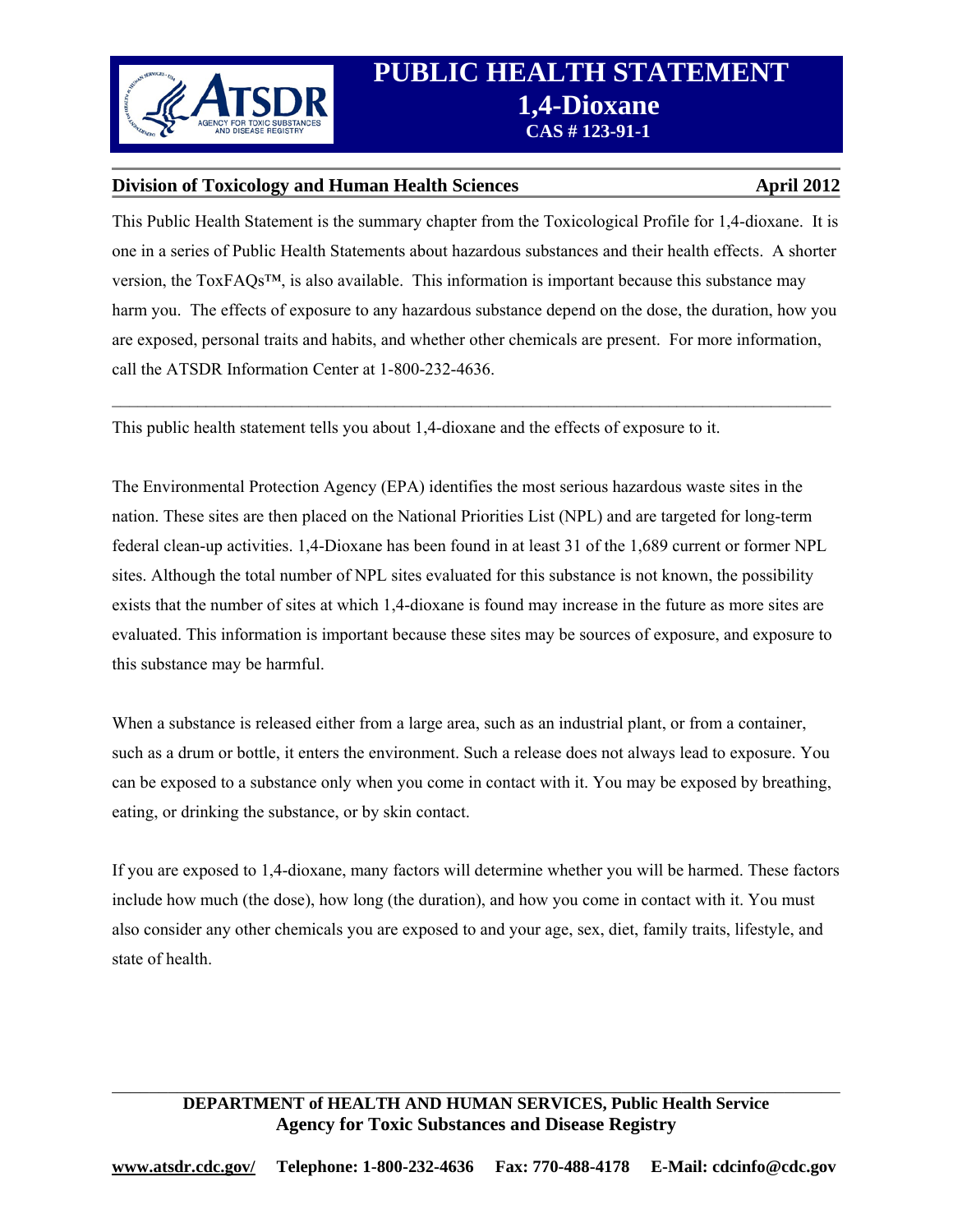

# **Division of Toxicology and Human Health Sciences** April 2012

### **What is 1,4-dioxane?**

| <b>Clear liquid with</b><br>faint odor | $ 1,4$ -Dioxane is a clear liquid with a faint pleasant odor. It mixes easily with<br>water.                                                                                                                                                       |
|----------------------------------------|----------------------------------------------------------------------------------------------------------------------------------------------------------------------------------------------------------------------------------------------------|
| A solvent and<br>laboratory<br>reagent | $\mathop{\mathsf{I}\mathsf{It}}$ is used as a solvent in the manufacture of other chemicals and as a<br>laboratory reagent.                                                                                                                        |
| A contaminant                          | 1,4-Dioxane is a trace contaminant of some chemicals used in cosmetics,<br>detergents, and shampoos.<br>Manufacturers now reduce 1,4-dioxane from these chemicals to low levels<br>before these chemicals are made into products used in the home. |

# **What happens to 1,4-dioxane when it enters the environment?**

| water             | <b>Found in air and</b>  1,4-Dioxane can be released into the air, water, and soil at places where it is<br>produced or used as a solvent. |
|-------------------|--------------------------------------------------------------------------------------------------------------------------------------------|
|                   | In soil, 1,4-dioxane does not stick to soil particles, so it can move from soil<br>into groundwater.                                       |
| <b>Break down</b> | Compounds in the air can break down 1,4-dioxane into different compounds<br>rapidly.                                                       |
|                   | In water, 1,4-Dioxane is stable and does not break down.                                                                                   |

## **How might I be exposed to 1,4-dioxane?**

| Air                         | You can be exposed to 1,4-dioxane by breathing contaminated air.                                                                                                    |
|-----------------------------|---------------------------------------------------------------------------------------------------------------------------------------------------------------------|
|                             | Current levels of 1,4-dioxane in air are not known. In the mid-1980s, average<br>levels of 1,4-dioxane in air samples from the United States were about:            |
|                             | • 0.4 micrograms per cubic meter ( $\mu$ g/m <sup>3</sup> ) for outdoor air<br>4 $\mu$ g/m <sup>3</sup> for indoor air                                              |
| <b>Water</b>                | You can be exposed to 1,4-dioxane in tap water.                                                                                                                     |
|                             | Current levels of 1,4-dioxane in water are not known. In the 1970s, the level<br>of 1,4-dioxane in drinking water was 1 microgram per liter of water (1 $\mu$ g/L). |
| <b>Consumer</b><br>products | Your skin may come into contact with 1,4-dioxane when you use cosmetics,<br>products                                                                                |

### $\_$  , and the contribution of the contribution of the contribution of the contribution of  $\mathcal{L}_\text{max}$ **DEPARTMENT of HEALTH AND HUMAN SERVICES, Public Health Service Agency for Toxic Substances and Disease Registry**

 **www.atsdr.cdc.gov/ Telephone: 1-800-232-4636 Fax: 770-488-4178 E-Mail: cdcinfo@cdc.gov**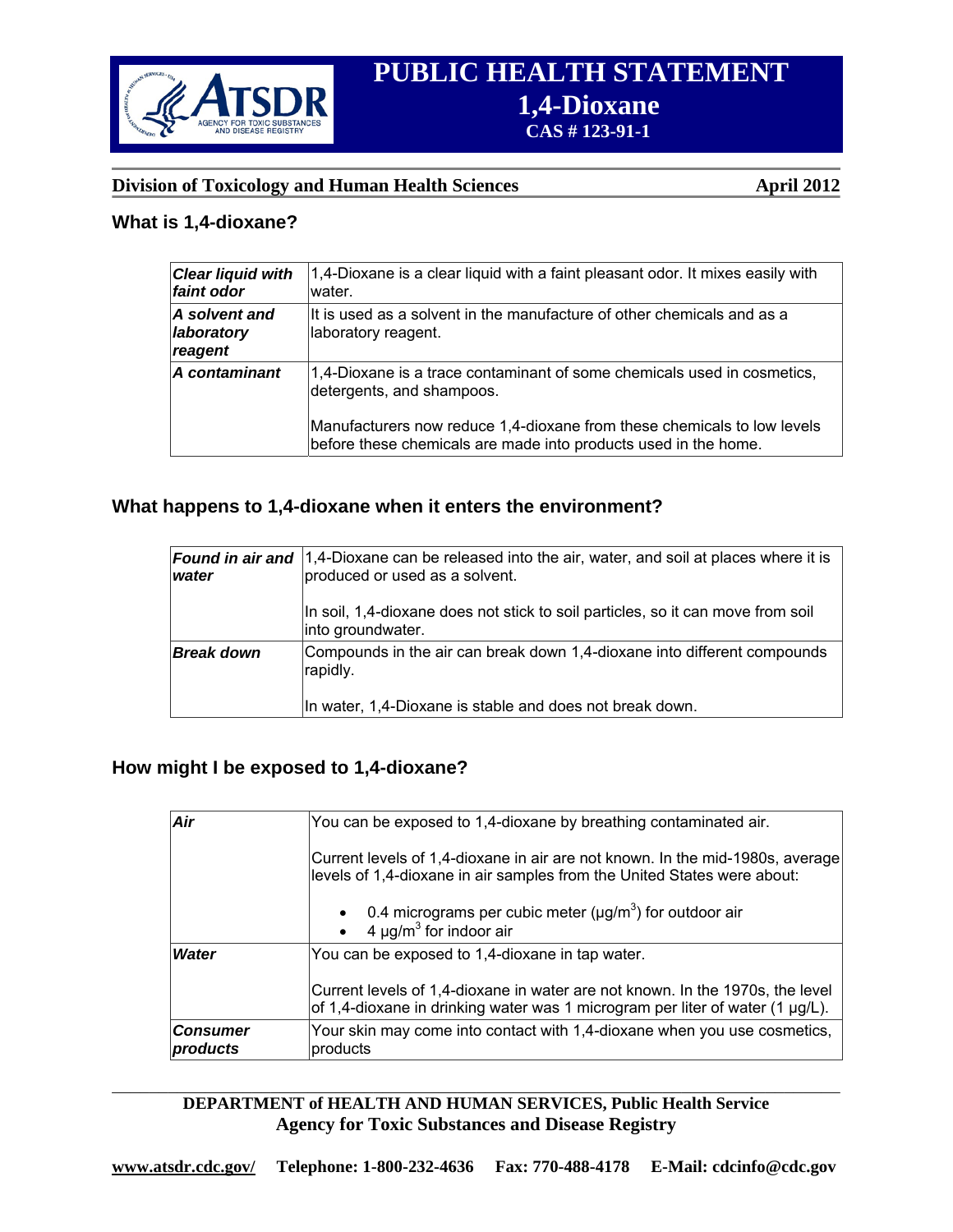

# **Division of Toxicology and Human Health Sciences** April 2012

| detergents, and shampoos containing 1,4-dioxane.                                                                                                                                                                                                                                                                                                                                                                    |
|---------------------------------------------------------------------------------------------------------------------------------------------------------------------------------------------------------------------------------------------------------------------------------------------------------------------------------------------------------------------------------------------------------------------|
| During 1992–1997, the average concentration of 1,4-dioxane in some<br>cosmetic products reportedly ranged from 14 to 79 mg/kg. In a more recent<br>survey reported by the Campaign for Safe Cosmetics, the levels of 1,4-<br>dioxane in cosmetic products were found to be lower (1.5–12 ppm in baby<br>and children's products and 2–23 ppm in adult products) than in the survey<br>done by the FDA in the 1990s. |

**DEPARTMENT of HEALTH AND HUMAN SERVICES, Public Health Service Agency for Toxic Substances and Disease Registry** 

 $\_$  , and the contribution of the contribution of the contribution of the contribution of  $\mathcal{L}_\text{max}$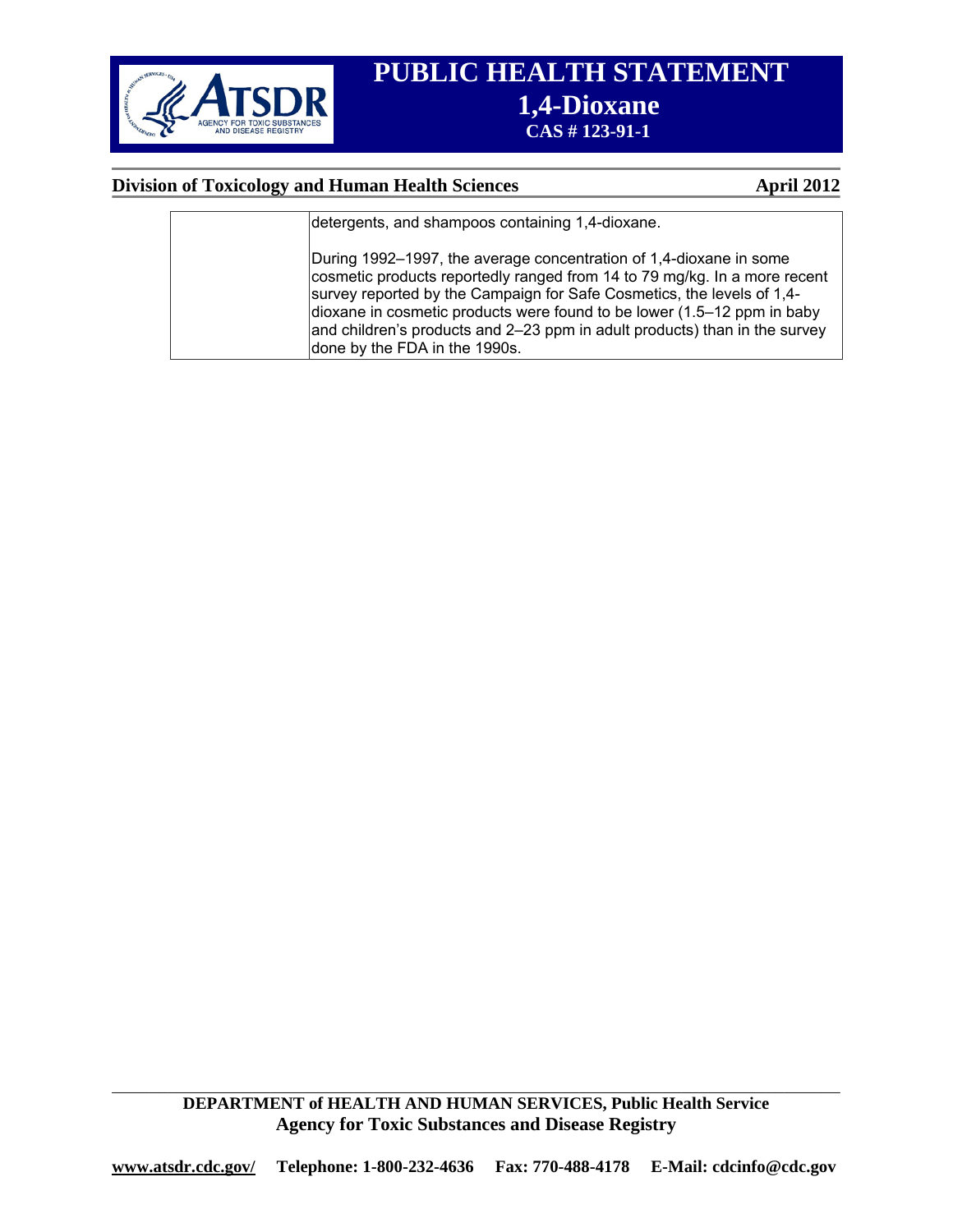

# **Division of Toxicology and Human Health Sciences** April 2012

# **How can 1,4-dioxane enter and leave my body?**

| <b>Rapidly enters</b><br>your body | When you breathe air containing 1,4-dioxane, almost all of it will rapidly<br>enter your body through your lungs. Almost all of the 1,4-dioxane in your<br>drinking water will rapidly enter your body through the digestive tract. |
|------------------------------------|-------------------------------------------------------------------------------------------------------------------------------------------------------------------------------------------------------------------------------------|
| <b>Skin</b>                        | Studies have found that some 1,4-dioxane can pass through skin when<br>applied with certain preparations such as lotions, but much of it will<br>evaporate before it can be absorbed.                                               |
| <b>Rapidly leaves</b><br>your body | Once in your body, 1,4-dioxane is broken down into other chemicals. These<br>other chemicals rapidly leave your body in the urine.                                                                                                  |

# **How can 1,4-dioxane affect my health?**

This section looks at studies concerning potential health effects in animal and human studies.

The effects of 1,4-dioxane on human health depends on how much 1,4-dioxane you are exposed to and the length of exposure. The limited environmental monitoring data available suggest that the levels of 1,4 dioxane to which the general public might be exposed through contact or use of consumer products (including food), or that are normally found in environmental media, are generally significantly lower than those used in studies with experimental animals.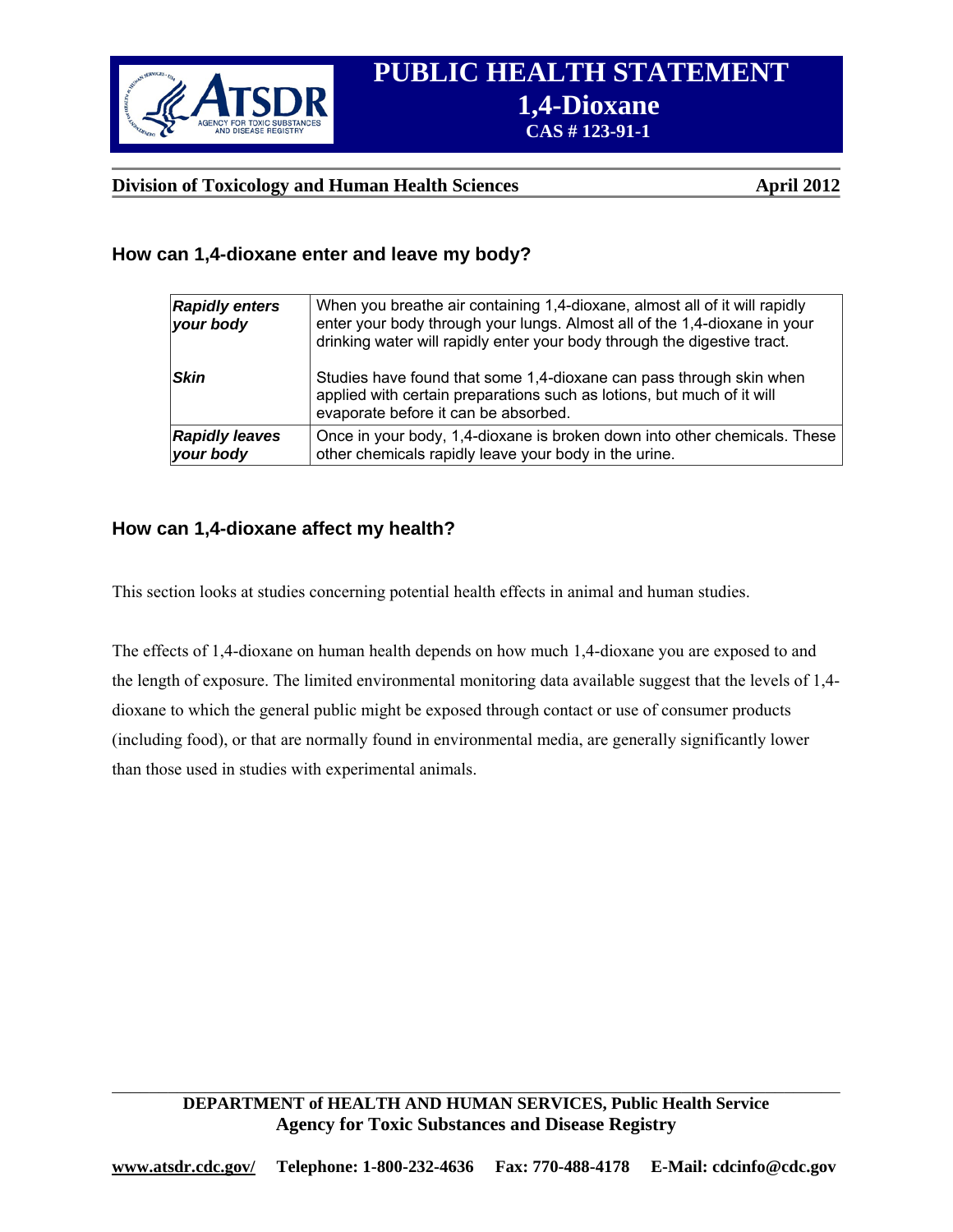

# **Division of Toxicology and Human Health Sciences** April 2012

| <b>Short-term</b><br>exposure effects | Eye and nose irritation was reported by people exposed to low levels of 1,4-<br>dioxane for short periods of time. Exposure to very high levels may cause<br>severe kidney and liver effects and possibly death.                                                                                                                                                                                                                                                                                                                                                                                                                                                                                                                                                                                                                                                                                                                                                                                                                                                               |
|---------------------------------------|--------------------------------------------------------------------------------------------------------------------------------------------------------------------------------------------------------------------------------------------------------------------------------------------------------------------------------------------------------------------------------------------------------------------------------------------------------------------------------------------------------------------------------------------------------------------------------------------------------------------------------------------------------------------------------------------------------------------------------------------------------------------------------------------------------------------------------------------------------------------------------------------------------------------------------------------------------------------------------------------------------------------------------------------------------------------------------|
| Long-term<br>exposure effects         | Studies in animals have shown that breathing vapors of 1,4-dioxane affects<br>mainly the nasal cavity and the liver and kidneys. Swallowing liquid 1,4-<br>dioxane or contaminated drinking water, or having skin contact with liquid<br>1,4-dioxane also affects the liver and kidneys.                                                                                                                                                                                                                                                                                                                                                                                                                                                                                                                                                                                                                                                                                                                                                                                       |
|                                       | May cause cancer Studies in workers did not indicate whether 1,4-dioxane causes cancer.<br>Laboratory rats that breathed vapors of 1,4-dioxane during most of their<br>lives developed cancer inside the nose and in the abdominal cavity; they<br>also developed benign tumors in the liver. Laboratory rats and mice that<br>drank water containing 1,4-dioxane during most of their lives developed liver<br>cancer; the rats also developed cancer inside the nose. Some scientists<br>believe that 1,4-dioxane may cause cancer by a nongenotoxic mechanism.<br>Scientists are debating the degree to which the findings in rats and mice<br>apply to exposure situations commonly encountered by people.<br>The International Agency for Research on Cancer (IARC) has determined<br>that 1,4-dioxane is possibly carcinogenic to humans.<br>The U.S. Department of Health and Human Services (HHS) considers 1,4-<br>dioxane as reasonably anticipated to be a human carcinogen.<br>The EPA has established that 1,4-dioxane is likely to be carcinogenic to<br>humans. |

# **How can 1,4-dioxane affect children?**

This section discusses potential health effects in humans from exposures during the period from conception to maturity at 18 years of age.

| to have similar<br>effects as adults | <b>Children are likely</b> No data describe the effects of exposure to 1,4-dioxane on children or<br>immature animals. It is likely that children would show the same health<br>effects as adults. We do not know whether children differ from adults in their<br>susceptibility to the effects of 1,4-dioxane. |
|--------------------------------------|-----------------------------------------------------------------------------------------------------------------------------------------------------------------------------------------------------------------------------------------------------------------------------------------------------------------|
| <b>Birth defects</b>                 | We do not know whether 1,4-dioxane can harm an unborn child.                                                                                                                                                                                                                                                    |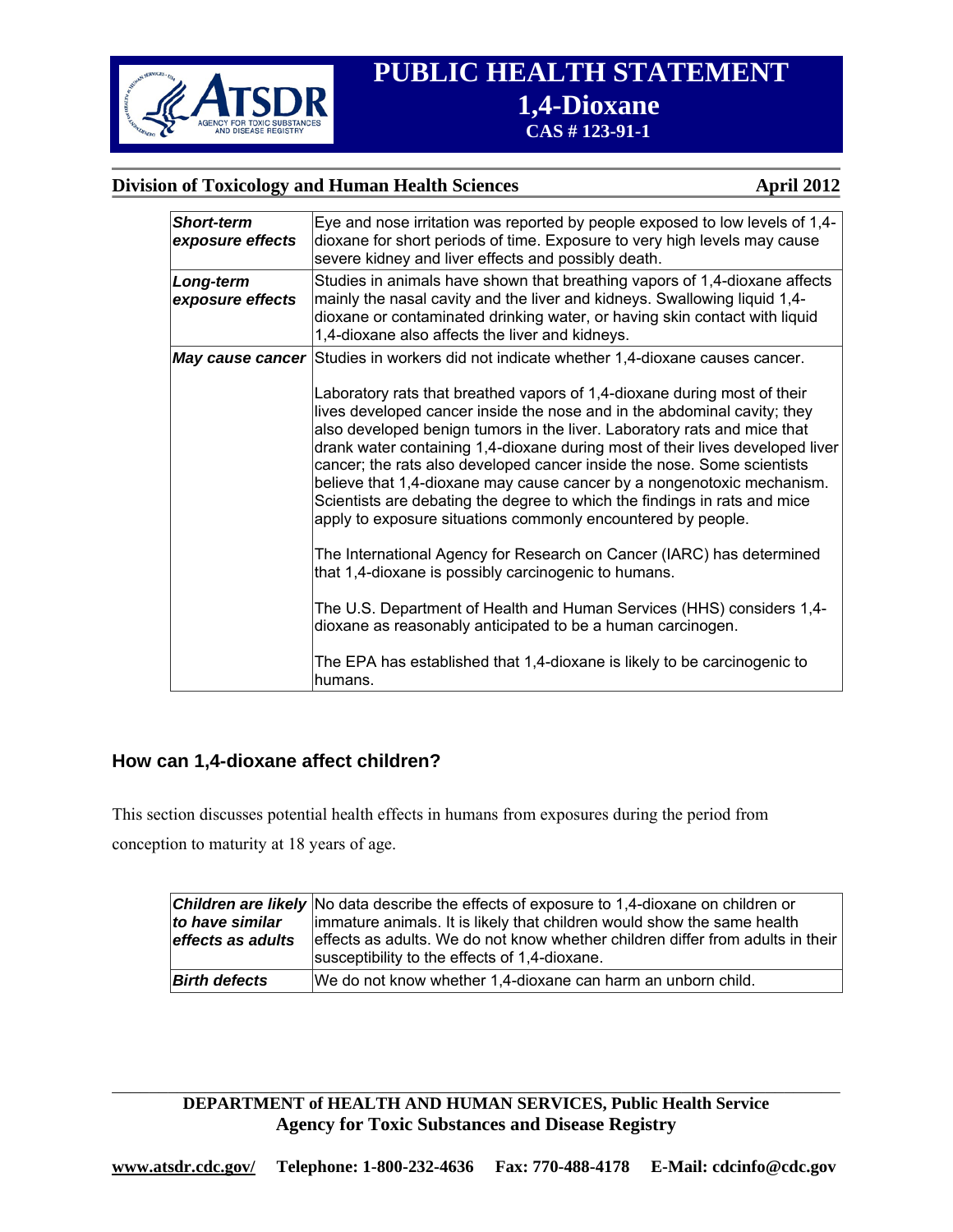

# **Division of Toxicology and Human Health Sciences April 2012**

# **How can families reduce the risk of exposure to 1,4-dioxane?**

| Limit children's<br>exposure to<br>consumer<br>products which<br>may contain 1,4- | 1,4-Dioxane may be a contaminant in certain ingredients used in cosmetics,<br>detergents, shampoos, and some pharmaceuticals. 1,4-Dioxane is not<br>intentionally added, but may occur as an unintentional byproduct in some<br>ingredients, that may be listed on the product label, including:                                                                                                                                                                                                                                   |
|-----------------------------------------------------------------------------------|------------------------------------------------------------------------------------------------------------------------------------------------------------------------------------------------------------------------------------------------------------------------------------------------------------------------------------------------------------------------------------------------------------------------------------------------------------------------------------------------------------------------------------|
| dioxane                                                                           | <b>PEG</b><br>polyethylene<br>polyethylene glycol<br>polyoxyethylene<br>-eth<br>-oxynol                                                                                                                                                                                                                                                                                                                                                                                                                                            |
|                                                                                   | Many products on the market today (foods, pharmaceuticals, cosmetic<br>products, detergents, etc.) contain 1,4-dioxane in very small amounts.<br>However, some cosmetics, detergents, and shampoos may contain 1,4-<br>dioxane at levels higher than recommended by the FDA for other products.<br>Families wishing to avoid cosmetics containing the ingredients listed above<br>may do so by reviewing the ingredient statement that is required to appear<br>on the outer container label of cosmetics offered for retail sale. |
| Limit exposure to<br>contaminated<br>drinking water                               | 1,4-Dioxane has been detected in some drinking water supplies. Bottled<br>water may be less likely to be contaminated with 1,4-dioxane, and<br>consumers should contact the bottler with specific questions on potential<br>contaminants.                                                                                                                                                                                                                                                                                          |

# **Is there a medical test to determine whether I have been exposed to 1,4-dioxane?**

| in blood and urine blood and urine. | <b>Can be measured</b> 1,4-Dioxane and its breakdown products (metabolites) can be measured in                                                   |
|-------------------------------------|--------------------------------------------------------------------------------------------------------------------------------------------------|
|                                     | The detection of 1,4-dioxane or these metabolites cannot be used to predict<br>the kind of health effects that might develop from that exposure. |
|                                     | The tests need to be conducted within days after exposure because 1,4-<br>dioxane and its metabolites leave the body fairly rapidly.             |

# **DEPARTMENT of HEALTH AND HUMAN SERVICES, Public Health Service Agency for Toxic Substances and Disease Registry**

 $\_$  , and the contribution of the contribution of the contribution of the contribution of  $\mathcal{L}_\text{max}$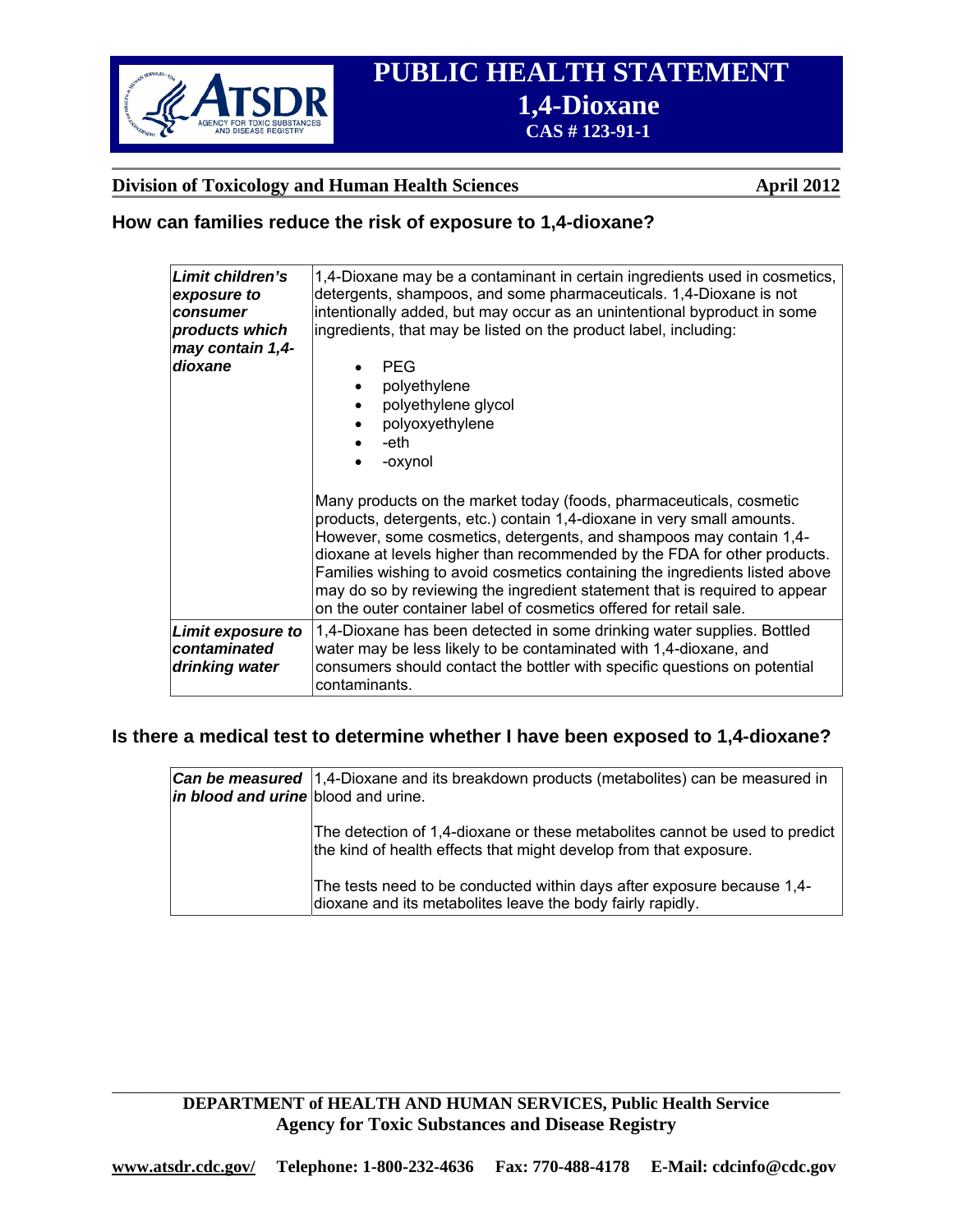

# **Division of Toxicology and Human Health Sciences April 2012 April 2012**

# **What recommendations has the federal government made to protect human health?**

The federal government develops regulations and recommendations to protect public health. Regulations *can* be enforced by law. The EPA, the Occupational Safety and Health Administration (OSHA), and the Food and Drug Administration (FDA) are some federal agencies that develop regulations for toxic substances. Recommendations provide valuable guidelines to protect public health, but *cannot* be enforced by law. The Agency for Toxic Substances and Disease Registry (ATSDR) and the National Institute for Occupational Safety and Health (NIOSH) are two federal organizations that develop recommendations for toxic substances.

Regulations and recommendations can be expressed as "not-to-exceed" levels, that is, levels of a toxic substance in air, water, soil, or food that do not exceed a critical value that is usually based on levels that affect animals; they are then adjusted to levels that will help protect humans. Sometimes these not-toexceed levels differ among federal organizations because they used different exposure times (an 8-hour workday or a 24-hour day), different animal studies, or other factors.

Recommendations and regulations are also updated periodically as more information becomes available. For the most current information, check with the federal agency or organization that provides it.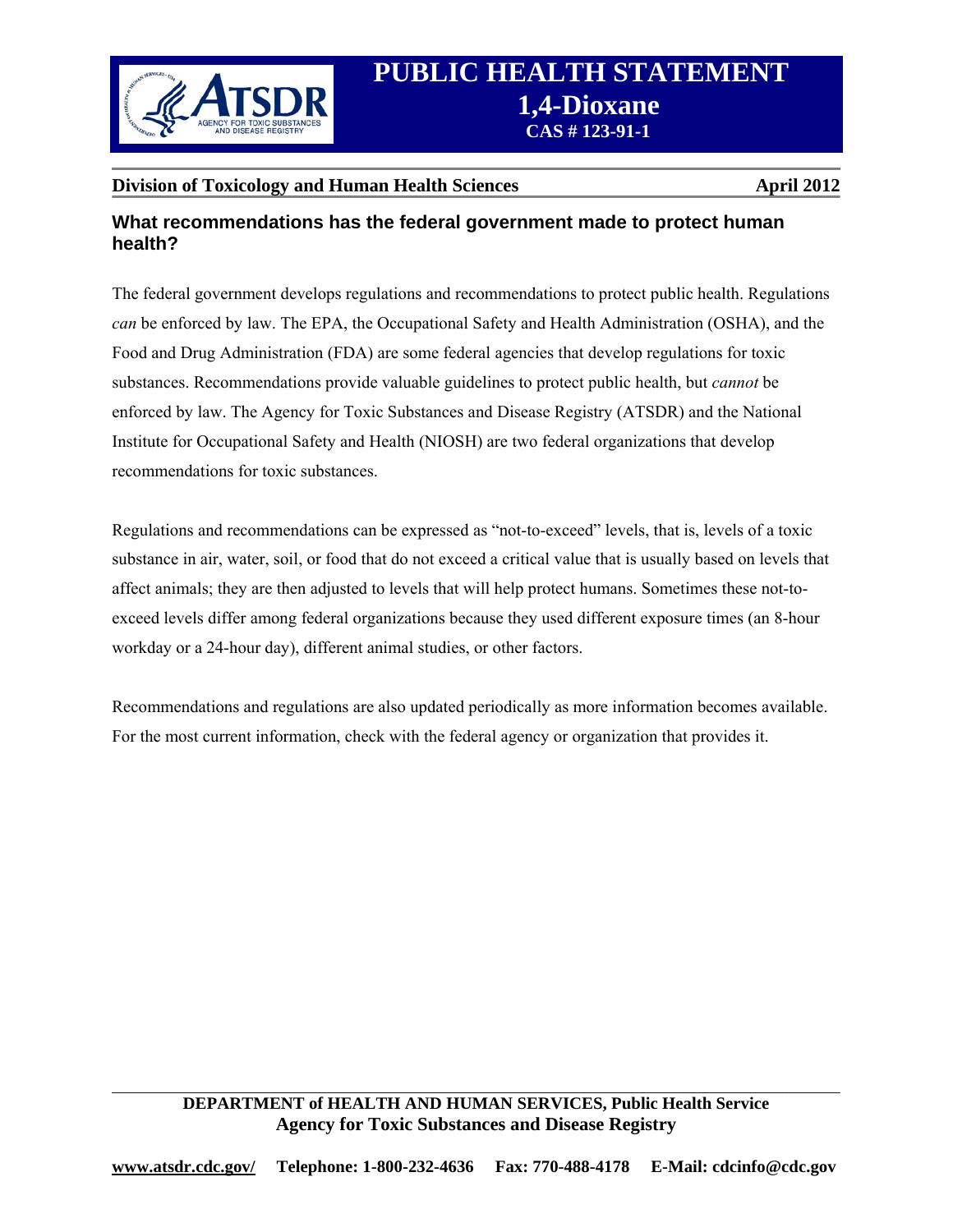

# **Division of Toxicology and Human Health Sciences** April 2012

Some regulations and recommendations for 1,4-dioxane include the following:

| <b>Levels in drinking</b><br>water set by EPA    | The EPA has determined that exposure to 1,4-dioxane in drinking water at<br>concentrations of 4 mg/L for one day or 0.4 mg/L for 10 days is not<br>expected to cause any adverse effects in a child.                                                                                                                                                                                                                               |
|--------------------------------------------------|------------------------------------------------------------------------------------------------------------------------------------------------------------------------------------------------------------------------------------------------------------------------------------------------------------------------------------------------------------------------------------------------------------------------------------|
| <b>Levels</b> in<br>workplace air set<br>by OSHA | OSHA set a legal limit of 100 ppm 1,4-dioxane in air averaged over an<br>8-hour work day.                                                                                                                                                                                                                                                                                                                                          |
|                                                  | <b>Levels set by NAS</b> The National Academy of Sciences (NAS) established a maximum<br>specification of 10 ppm for 1,4-dioxane in the ingredient polysorbate, a food<br>additive.                                                                                                                                                                                                                                                |
|                                                  | <b>Levels set by FDA</b> FDA considered 10 ppm to be an acceptable limit for 1,4-dioxane during its<br>evaluation of a spermicide, N-9, in a contraceptive sponge product.<br>FDA also set a limit on 1,4-dioxane at 10 ppm in approving glycerides and<br>polyglycerides for use as excipients in products such as dietary<br>supplements.<br>FDA keeps a record of raw materials and products contaminated with 1,4-<br>dioxane. |

# **Where can I get more information?**

If you have any more questions or concerns, please contact your community or state health or environmental quality department, or contact ATSDR at the address and phone number below.

ATSDR can also tell you the location of occupational and environmental health clinics. These clinics specialize in recognizing, evaluating, and treating illnesses that result from exposure to hazardous substances.

Toxicological profiles are also available on-line at www.atsdr.cdc.gov and on CD-ROM. You may request a copy of the ATSDR ToxProfiles<sup>TM</sup> CD-ROM by calling the toll-free information and